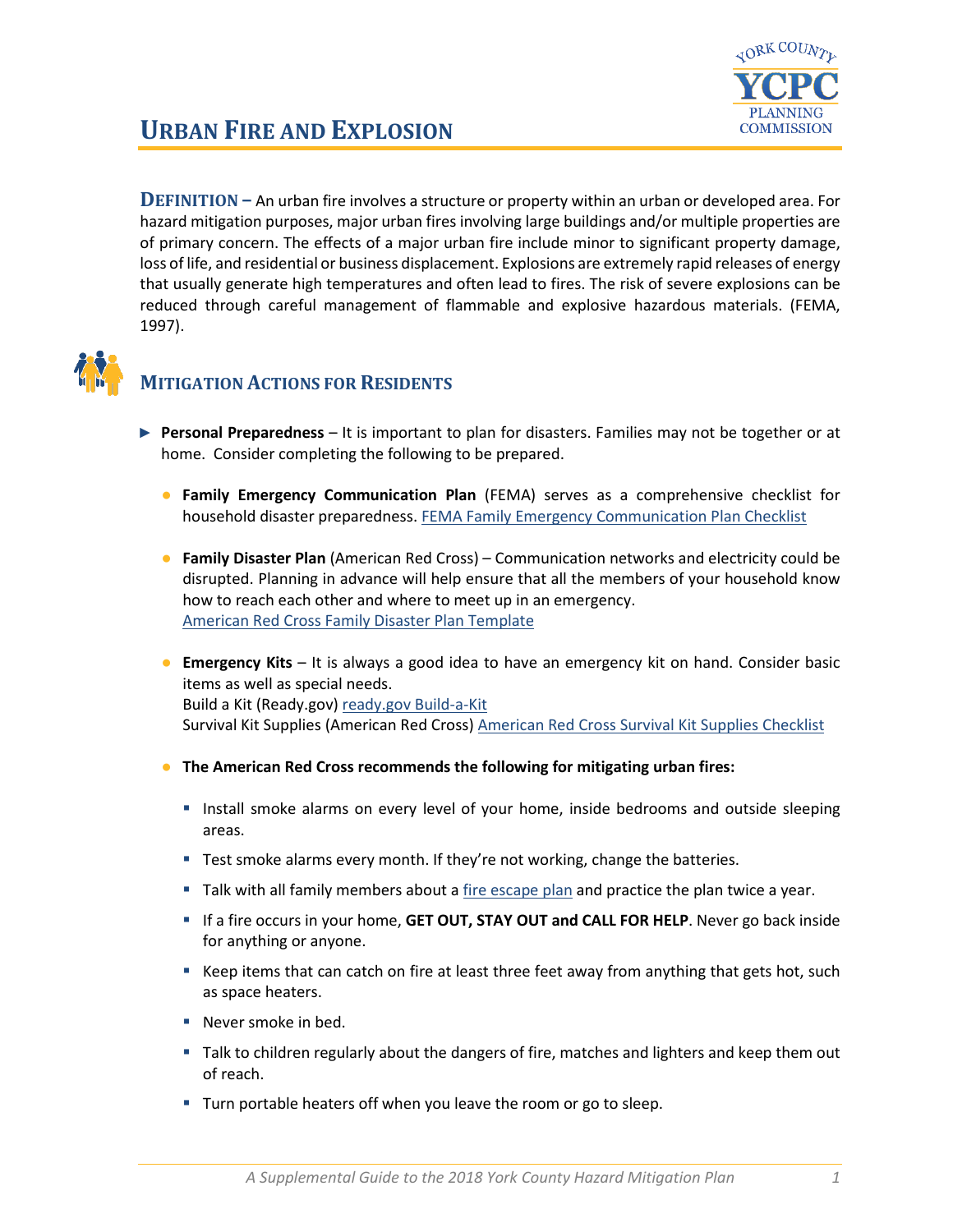

### **URBAN FIRE AND EXPLOSION**

- **Stay in the kitchen when frying, grilling or broiling food.**
- If you leave the kitchen for even a short period of time, turn off the stove.
- Stay in the home while simmering, baking, roasting or boiling food. Check it regularly and use a timer to remind you that food is cooking.
- Keep anything that can catch fire—like pot holders, towels, plastic and clothing— away from the stove.
- Keep pets off cooking surfaces and countertops to prevent them from knocking things onto the burner.
- ► **Emergency Alerts and Warnings** To receive emergency alerts and warnings, refer to the following websites, mobile apps, and other resources.
	- **American Red Cross Mobile Apps** (Apple App Store, Google Play, or text to "90999" Mobile Apps - [The American Red Cross](https://www.redcross.org/get-help/how-to-prepare-for-emergencies/mobile-apps.html)
	- **South Central Alert** This service allows residents and businesses in an eight county area to be notified of an emergency situation and important alert messages in a variety of ways, including on their cell phones, home and work phones, by text messaging and e-mail. [South Central Alert -](https://www.sctfpa.org/sc-alert.php) Sign Up
	- Monitor police news feeds, weather, and news on social media or websites. Receiving periodic updates is vital.

# **MITIGATION ACTIONS FOR MUNICIPALITIES**

- ► **Adopt the York County Hazard Mitigation Plan** by resolution or develop and implement a municipal hazard mitigation plan. [York County Hazard Mitigation Plan](http://ycpc.org/DocumentCenter/View/290/Hazard-Mitigation-Plan-PDF)
- ► **Prepare a Continuity of Operations Plan** to ensure that essential functions continue to be performed under a broad range of circumstances, protecting residents and minimizing business interruption. Consider what capital improvements are needed to adequately protect business or properties[. FEMA Continuity of Operations Brochure](https://www.fema.gov/pdf/about/org/ncp/coop_brochure.pdf)
- ► **Prepare an Emergency Operations Plan** which describe who will do what, as well as when, with what resources, and by what authority – before, during, and immediately after an emergency. [FEMA Guide for All Hazards Emergency Operations Planning Guide](https://www.fema.gov/pdf/plan/slg101.pdf)
- ► **Coordination** Develop pre-disaster Memorandums of Agreements or Memorandum of Understanding with adjacent jurisdictions. Build partnerships (neighborhoods, emergency management/first responders, businesses, utility service providers, and local government agencies to strengthen response and recovery.